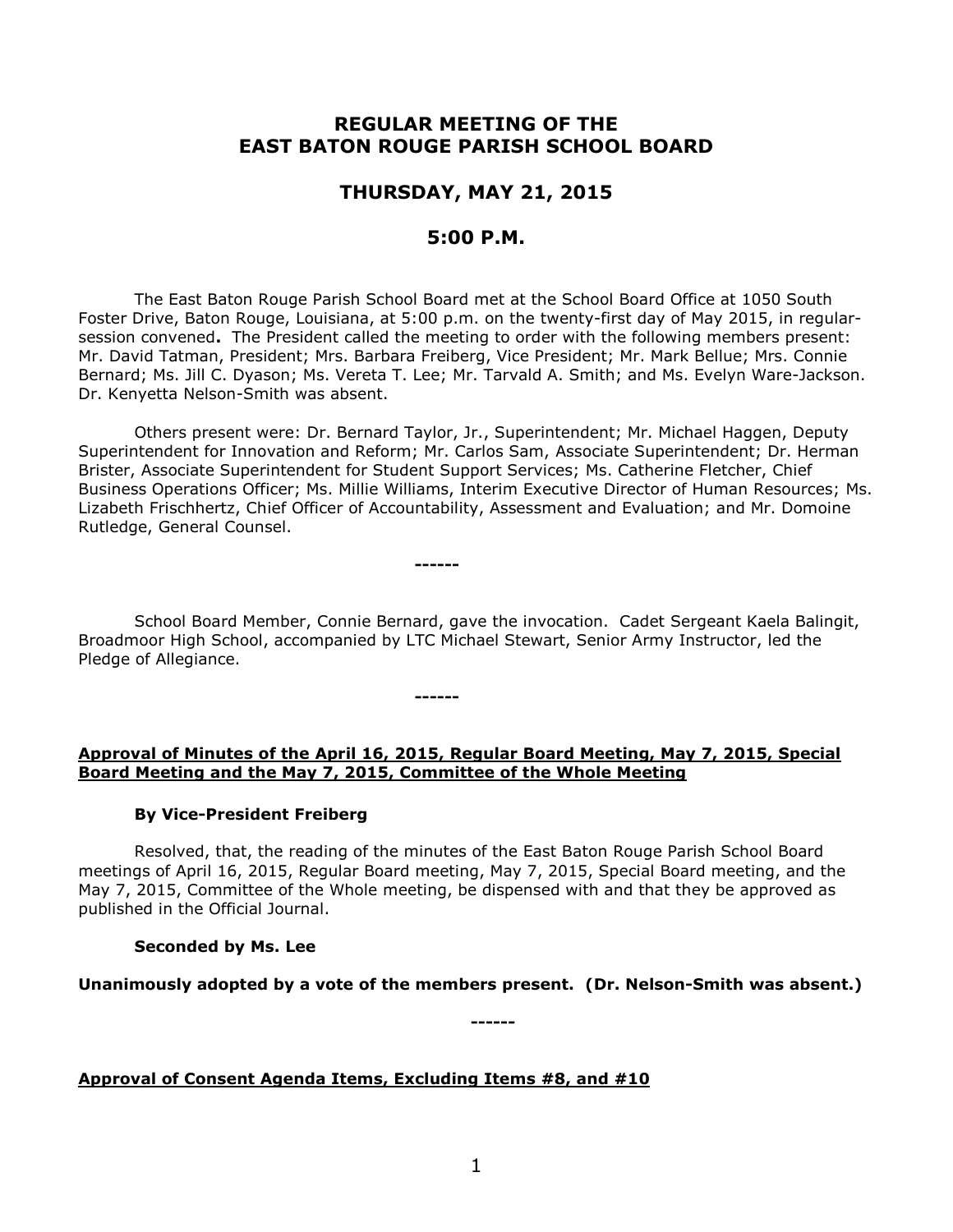#### **By Mrs. Bernard**

Resolved, that, the East Baton Rouge Parish School Board does hereby approve the Consent Agenda items, excluding **items #8 and #10**.

### **Seconded by Mr. Smith**

### **Unanimously adopted by a vote of the members present. (Dr. Nelson-Smith was absent.)**

**------**

### *The following items were approved as part of the Consent Agenda:*

**Items approved by the Committee of the Whole for recommendation to the Board:** 

**------**

Approval of a professional services contract between the East Baton Rouge Parish School Board and Education Foundations, LLC, in the amount of \$25,000.00 as it relates to a federally-mandated summer school tutoring program. (Funding Source: Title I Non-Public Equitable Services).

Approval of a professional services contract between the East Baton Rouge Parish School Board and Dr. LaTefy Schoen in the amount of  $$15,000.00$  for academic consulting services related to the 21st Century Community Learning Center (CCLC) Grant. (Funding Source:  $21^{st}$  CCLC Grant).

Approval of a professional services contract between the East Baton Rouge Parish School Board and Laverne Woods Dunn in the amount of \$11,000.00 for family engagement consulting services related to the 21<sup>st</sup> Century Community Learning Center (CCLC) Grant. (Funding Source:  $21^{st}$  CCLC Grant).

Approval to negotiate a Scope of Work with the vendor that best meets the needs of the district as it relates to the migration of the East Baton Rouge Parish School System's e-mail system from Novell Groupwise to Office 365.

Approval of the lease contract extension for the Nicholson Elementary School site between the East Baton Rouge Parish School Board and the Children's Charter School, Inc., for the period of July 1, 2015, through June 30, 2017.

Approval of proposed middle school assignment changes for the 2015-2016 school year and related matters.

Approval of the East Baton Rouge Parish School Board meeting schedule for 2015-2016.

------

### *END OF CONSENT AGENDA ITEMS*

**------**

## **Approval of a Professional Services Contract**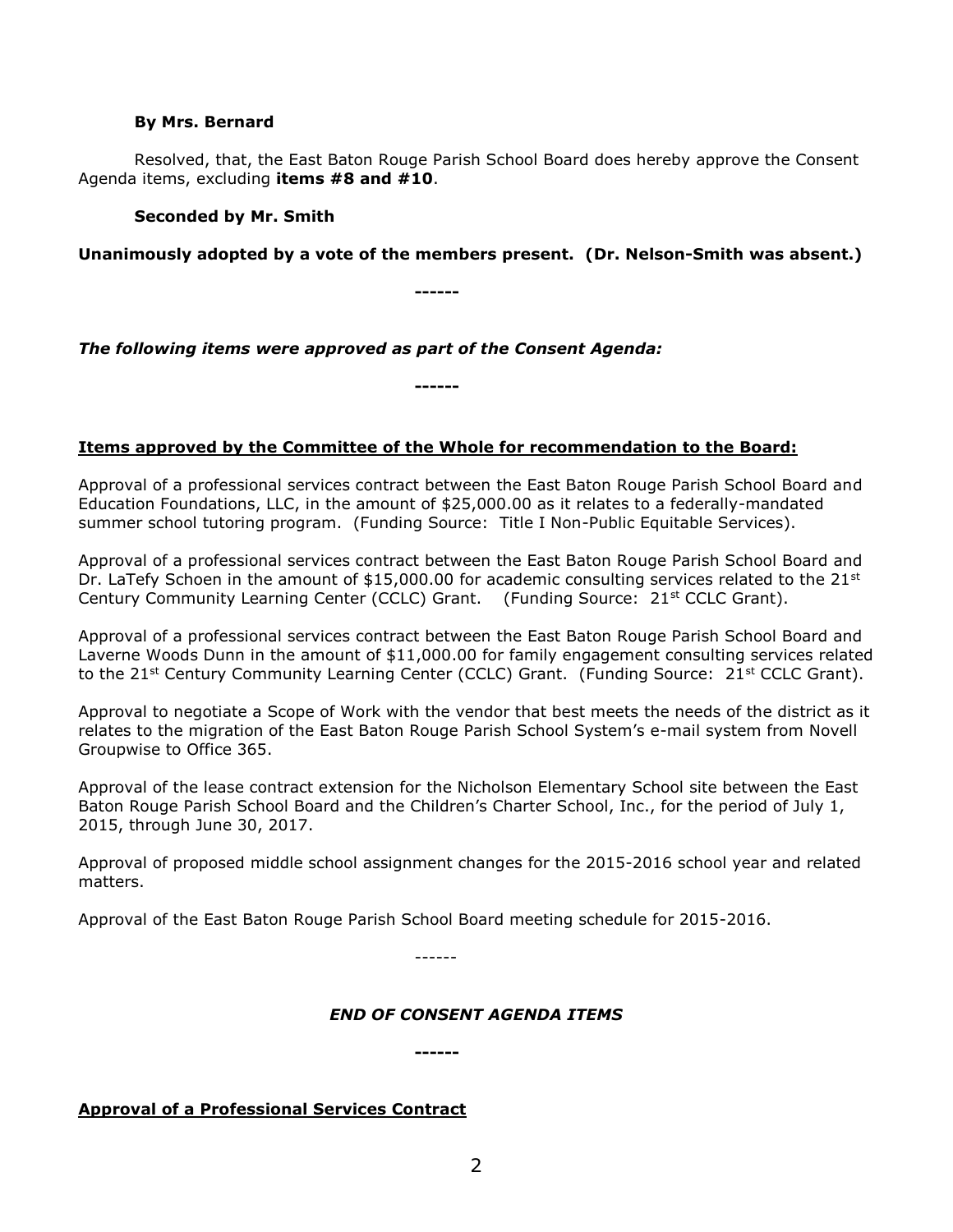#### **By Mrs. Bernard**

Resolved, that, the East Baton Rouge Parish School Board does hereby approve a professional services contract, renewable for up to five (5) years, between the East Baton Rouge Parish School System and the LSU Gordon A. Cain Center for STEM Literacy to create and sustain a comprehensive partnership between Louisiana State University and the East Baton Rouge Parish School System.

#### **Seconded by Mr. Bellue**

#### **Discussion followed.**

#### **The following "friendly" amendment was offered by Ms. Lee and accepted by the originator and seconder.**

Resolved, that, the East Baton Rouge Parish School Board does hereby approve a professional services contract, renewable for up to five (5) years, between the East Baton Rouge Parish School System and the LSU Gordon A. Cain Center for STEM Literacy to create and sustain a comprehensive partnership between Louisiana State University and the East Baton Rouge Parish School System. The professional services contract will be reviewed after one (1) year by the Board and consideration will be given to extending the program to other high schools.

#### **The vote on the motion was as follows:**

| <b>Yeas: (7)</b>                 | Mr. Bellue, Mrs. Bernard, Ms. Dyason, Ms. Lee, Mr. Smith,<br><b>President Tatman, and Ms. Ware-Jackson</b> |  |
|----------------------------------|------------------------------------------------------------------------------------------------------------|--|
| <b>Nays: (0)</b>                 | <b>None</b>                                                                                                |  |
| Abstained: (0)                   | <b>None</b>                                                                                                |  |
| <b>Absent: (1)</b>               | Dr. Nelson-Smith                                                                                           |  |
| Recused: (1)                     | <b>Vice-President Freiberg</b>                                                                             |  |
| The motion was declared adopted. |                                                                                                            |  |
|                                  |                                                                                                            |  |

**------**

#### **Acceptance of Grant**

#### **By Mrs. Bernard**

Resolved, that, the East Baton Rouge Parish School Board does hereby accept the Math and Science Partnership (MSP) grant in the amount of \$188,333.00 to provide high quality professional development, instructional strategies, and resources teachers can utilize to improve student learning.

### **Seconded by Mr. Bellue**

#### **The vote on the motion was as follows:**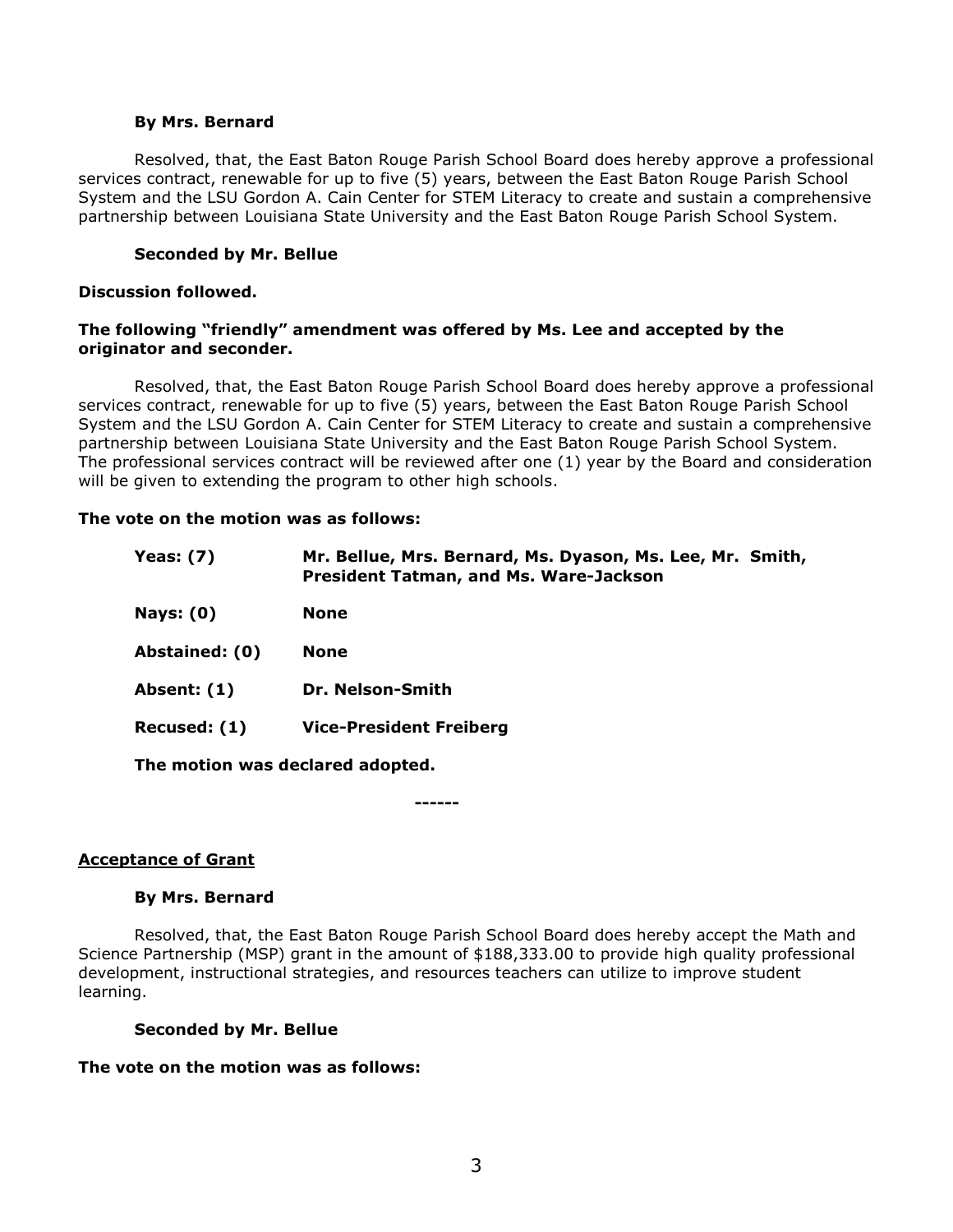| Yeas: $(7)$                      | Mr. Bellue, Mrs. Bernard, Ms. Dyason, Ms. Lee, Mr. Smith,<br><b>President Tatman, and Ms. Ware-Jackson</b> |
|----------------------------------|------------------------------------------------------------------------------------------------------------|
| <b>Nays: (0)</b>                 | <b>None</b>                                                                                                |
| Abstained: (0)                   | <b>None</b>                                                                                                |
| Absent: (1)                      | Dr. Nelson-Smith                                                                                           |
| Recused: (1)                     | <b>Vice-President Freiberg</b>                                                                             |
| The motion was declared adopted. |                                                                                                            |

**------**

#### **Adoption of Resolution**

#### **By Vice-President Freiberg**

Resolved, that, the East Baton Rouge Parish School Board does hereby adopt the Resolution, as required by law for the Office of the Assessor, no later than June 1, 2015, for the purpose of levying millages effective on the 2015 Assessment Roll.

#### **Seconded by Ms. Lee**

**Unanimously adopted by a vote of the members present. (Mrs. Bernard and Dr. Nelson-Smith were absent.)**

------

**Approval of Proposed Healthcare Rates, Contract Renewal with Humana, and Contract Renewal with AlwaysCare**

#### **By Vice-President Freiberg**

Resolved, that, the East Baton Rouge Parish School Board does hereby give approval of the (a) proposed 2016 East Baton Rouge Parish School System healthcare premium rates for active employees and non-Medicare retirees;

(b) contract renewal with Humana for 2016 and proposed 2016 East Baton Rouge Parish School System healthcare rates for all Medicare-eligible retirees; and

(c) contract renewal with AlwaysCare and proposed 2016 East Baton Rouge Parish School System rates for all participants.

#### **Seconded by Mr. Bellue**

**Unanimously adopted by a vote of the members present. (Mrs. Bernard and Dr. Nelson-Smith were absent.)**

------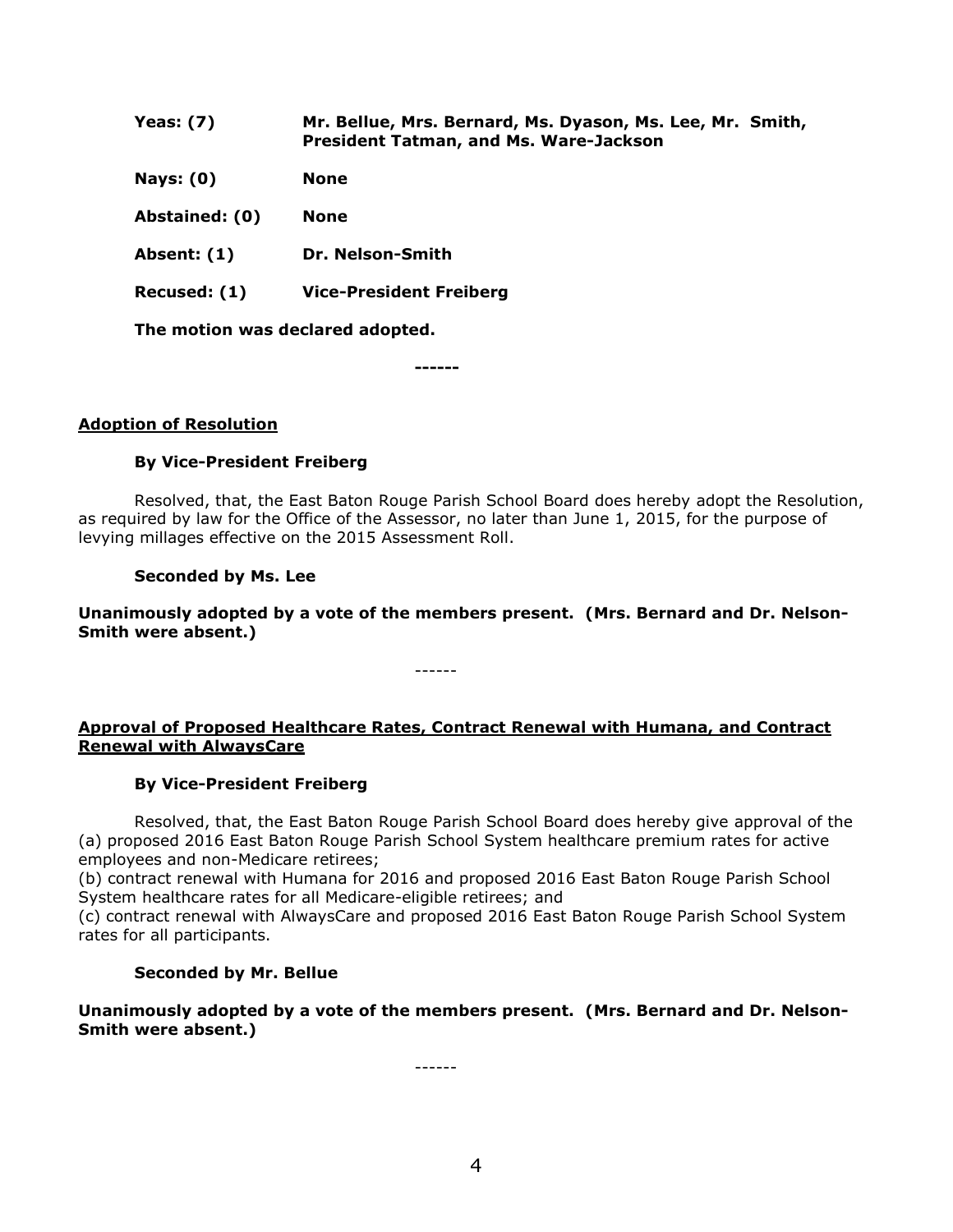### **Approval of New Policy Change**

### **By Mr. Bellue**

Resolved, that, the East Baton Rouge Parish School Board does hereby approve a new policy change: All retirees that become Medicare-eligible on or after 1/1/2016 will only be offered coverage under the Board-approved Medicare Advantage Plan. Current Medicare-eligible retirees participating in the Board-approved Medicare Advantage Plan or the East Baton Rouge Parish School System Self-Insured Plan in the 2014 and/or 2015 Plan years will be grandfathered and will continue to have the option to select between the Board-approved Medicare Advantage Plan and the East Baton Rouge Parish School System Self-Insured Plan.

### **Seconded by Mrs. Bernard**

### **Discussion followed.**

### **The following substitute motion was made.**

### **By Ms. Lee**

Resolved, that, the East Baton Rouge Parish School Board does hereby defer the following item until the Committee of the Whole meeting on June 4, 2015: approval of a new policy change: All retirees that become Medicare-eligible on or after 1/1/2016 will only be offered coverage under the Board-approved Medicare Advantage Plan. Current Medicare-eligible retirees participating in the Board-approved Medicare Advantage Plan or the East Baton Rouge Parish School System Self-Insured Plan in the 2014 and/or 2015 Plan years will be grandfathered and will continue to have the option to select between the Board-approved Medicare Advantage Plan and the East Baton Rouge Parish School System Self-Insured Plan.

## **Seconded by Mr. Smith**

**Unanimously adopted by a vote of the members present. (Dr. Nelson-Smith was absent.)**

------

### **Acceptance of the Recommendation of the Third Party Evaluator Regarding Charter School Applications**

### **By Mr. Smith**

Resolved, that, the East Baton Rouge Parish School Board does hereby accept the recommendation of the third party evaluator regarding the following charter school applications: (a) Apex Collegiate Academy; (b) Crossover House Dream Academy; (c) Community Schools of Baton Rouge; and (d) Laurel Oaks.

### **Seconded by Ms. Lee**

### **Discussion followed.**

## **The following substitute was offered.**

### **By Mr. Bellue**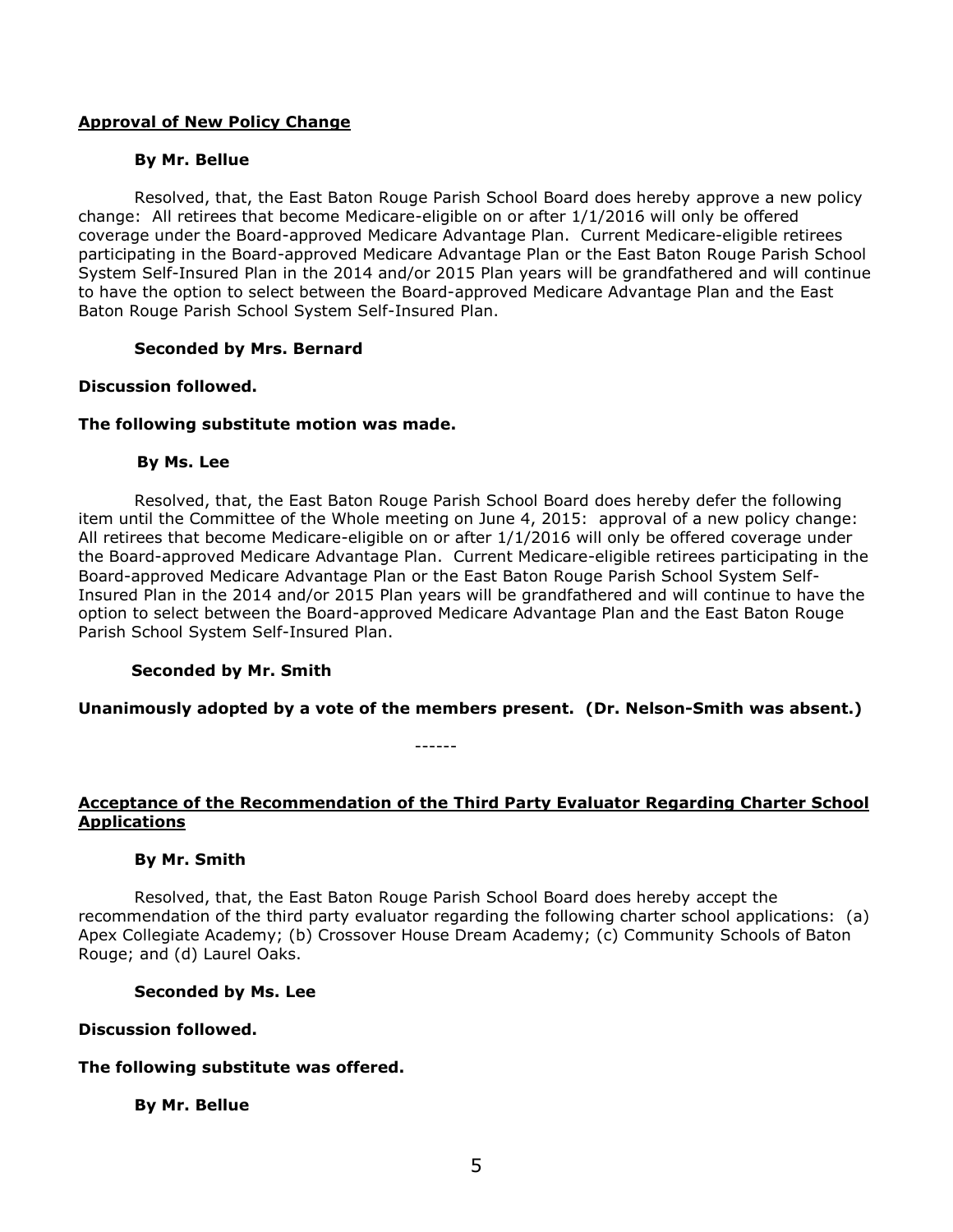Resolved, that, the East Baton Rouge Parish School Board does hereby defer the following item to a Special Board meeting on June 4, 2015: accept the recommendation of the third party evaluator regarding the following charter school applications: (a) Apex Collegiate Academy; (b) Crossover House Dream Academy; (c) Community Schools of Baton Rouge; and (d) Laurel Oaks.

### **Seconded by Mrs. Bernard**

### **Unanimously adopted by a vote of the members present. (Dr. Nelson-Smith was absent.)**

**------**

### **Authorization for Staff to Issue a Request for Proposals (RFP)**

### **By Vice-President Freiberg**

Resolved, that, the East Baton Rouge Parish School Board does hereby give authorization for staff to issue a Request for Proposals (RFP) to seek professional services for a performance audit.

### **Seconded by Mr. Bellue**

#### **Discussion followed.**

**The originator withdrew the motion and it was agreed by the seconder.**

#### **Discussion continued.**

### **The following motion was made.**

### **By Mr. Bellue**

Resolved, that, the East Baton Rouge Parish School Board does hereby give authorization for staff to issue a Request for Proposals (RFP) to seek professional services for a performance audit with modifications.

#### **Seconded by Ms. Dyason**

#### **Discussion continued.**

#### **The following substitute motion was made.**

### **By Mrs. Bernard**

Resolved, that, the East Baton Rouge Parish School Board does hereby approve forming a committee, by President Tatman, that will work to bring a final recommendation for a Request for Proposals (RFP) to the Board for approval at the June 4, 2015 Committee of the Whole meeting.

#### **Seconded by Ms. Lee**

#### **Discussion continued. The substitute motion was withdrawn by the originator and seconder.**